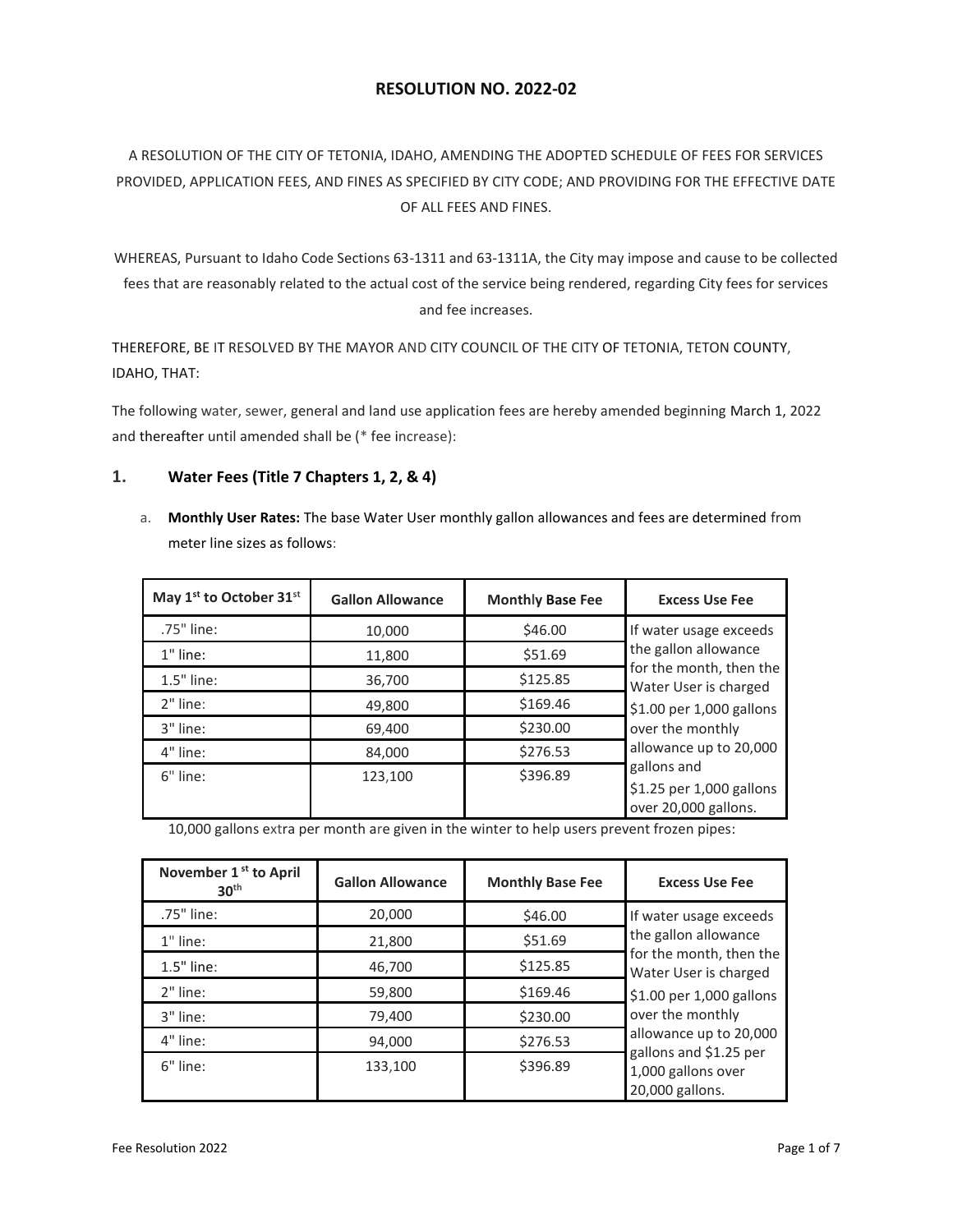b. Water Connection Fees (7-1-3): Water Connection fees are charged at the rates listed in the table for the applicable line sizes. See City Code 7-1-3-D-2 & 3 for scenarios when more than one dwelling or shopping center share a service lateral and the connection fee is reduced by half for the 2nd dwelling (including ADUs) or business.

| <b>Line Size</b>                                     | .75''   | 1"      | 1.5''   | 2"                                          | 3''      | 4"       | 6"       |
|------------------------------------------------------|---------|---------|---------|---------------------------------------------|----------|----------|----------|
| Hookup Fee                                           | \$4,500 | \$5,400 | \$6,480 | \$7,680                                     | \$12,282 | \$27,142 | \$63,300 |
| Hookup Fee (outside of<br>city limits 1.5x the rate) | \$6,750 | \$8,100 |         | $\frac{1}{2}$ \$9,720   \$11,520   \$18,423 |          | \$40,713 | \$94.950 |

- c. **Fire Hydrant Water:** The rate for water used by companies, excluding City and County Road & Fire District, will be 1.5 times the 0.75" line water base rate for every 10,000 gallons purchased.
- d. **Water Service Unlock Fee**: This fee occurs when the water meter has been locked either by request or by failure to pay. The account is still billed the monthly water/ sewer fee and subject to a **\$10 late fee**. To have the lock removed, the account will be charged an **unlock fee of \$25** plus User will need to pay any outstanding balance due (in payments or in full).
- e. **Failure To Access Water Meter**: In the event that Tetonia Public Works can not access the water meter at a service address for any reason a fee of \$25.00 per monthly occurrence will be added to the bill for the first attempt and \$50 for the second attempt.
- f. **Water and Sewer Late Fee:** All accounts with an outstanding balance after 30 days (when the new billing cycle begins) will automatically be charged a \$10 late fee (split  $\frac{1}{2}$  to water and  $\frac{1}{2}$  to sewer).
- g. **Water Service Connection Ordinance Violation (7-1-3 & 4)**: \$300 and/or guilty of a Misdemeanor.
- h. **Water Cross Connection Ordinance Violation (7-2-3):** Declared a public nuisance and/or guilty of a Misdemeanor and subject to penalties.

## **2. SEWER FEE (TITLE 7: CH 3 & 4):**

- a. **Sewer User Fee**: The monthly rate is \$75 per 1.00 EDU.
- b. **Outside City Limits:** The rate for sewer users outside the city limits of the city will be 1.5 times the in-city rate per EDUs.
- c. **EDU Schedule:** The City of Tetonia has adopted the Federal Equivalent User Rate Schedule (Equivalent Dwelling Unit = EDU) as follows:

| <b>Classification</b>                               | <b>EDUs</b> | <b>Seasonal EDUs</b> |
|-----------------------------------------------------|-------------|----------------------|
| Single Dwelling Unit (residence, apartment, trailer | 1.00        | 0.50                 |
| Assembly Hall or Lodge (no cafe)                    | 1.00        | 1.00                 |
| Bar or Tavern (for each seat/total occupancy)       | 0.06        | 0.03                 |
| Barber and Beauty Shops (per chair)                 | a.so        | 0.25                 |
| Bowling Alley (per lane)                            | 0.50        | 0.25                 |
| Bunkhouse with showers                              | 0.50        | 0.25                 |
| -Without showers-                                   | 0.25        | 0.125                |
| Cafe, up to 50 seats-                               | 2.00        | 1.00                 |
| -For each additional 25 seats-                      | 1.00        | 0.50                 |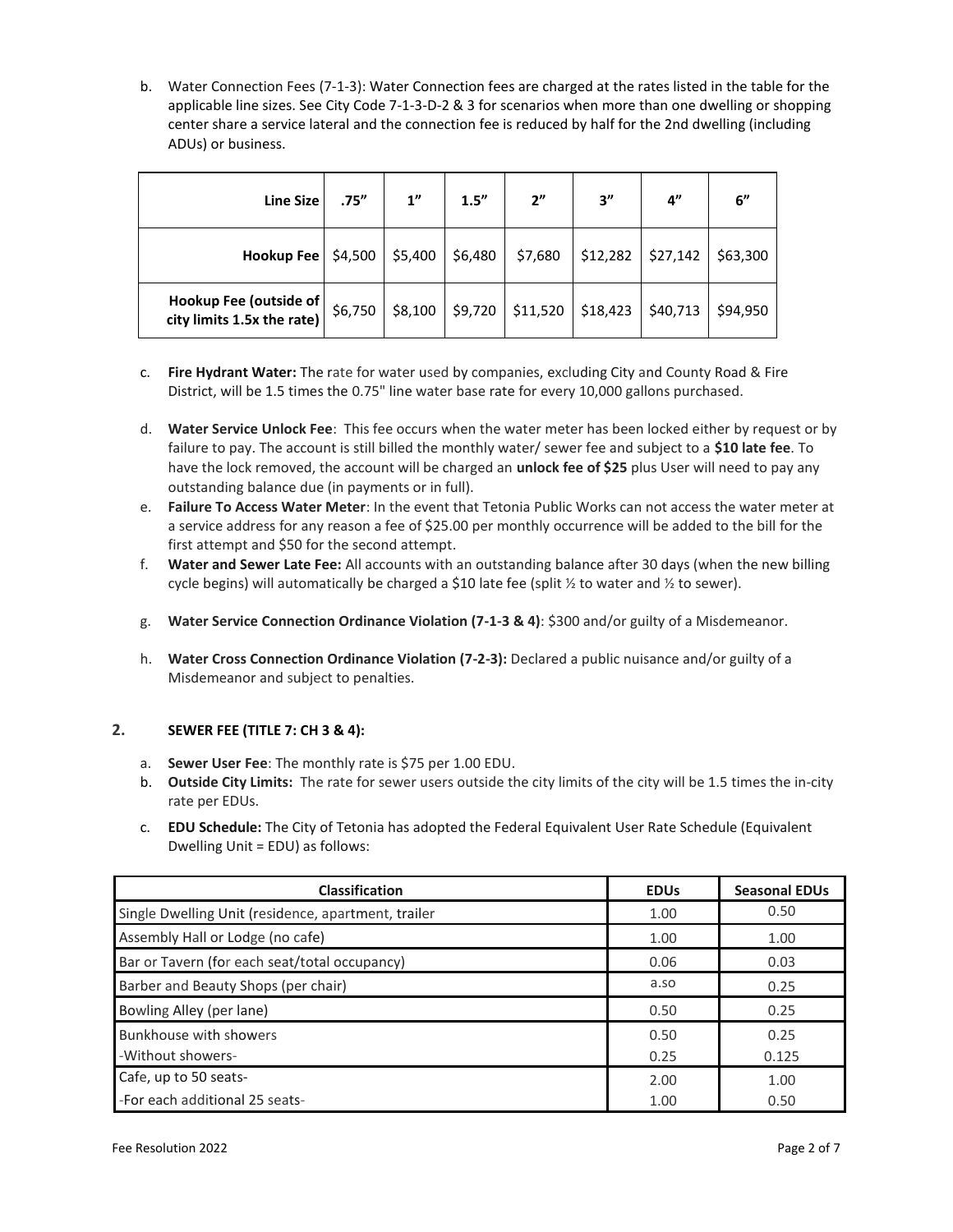| Cafe, Drive-In, less than 20 inside seats-                    | 2.00    | 1.00     |
|---------------------------------------------------------------|---------|----------|
| -For each addition al 20 inside seat s-                       | 1.00    | 1.50     |
| Car Wash, per stall                                           | 2.00    | 1.00     |
| Clinic and Hospitals (no beds)                                | 2.00    | 1.00     |
| -Additional for each bed-                                     | 0.50    | 0.25     |
| <b>Commercial Food Preparation</b>                            | 2.00    | 1.00     |
| Churches (single congregation)                                | 2.50    | 1.50     |
| -Additional for each additional congregation                  | 2.50    | 1.50     |
| -Additional for kitchen                                       | 1.00    | 0.50     |
| Garage or Maintenance Shop                                    | 1.00    | 0.50     |
| <b>Hotels and Motels</b>                                      |         |          |
| -Per unit with showers-                                       | 0.50    | 0.25     |
| -Per unit without showers-                                    | 0.25    | 0.125    |
| -Additional per unit with kitchen                             | 0.25    | 0.125    |
| Laundromat, up to 10 washers                                  | 4.00    | 2.00     |
| -For each additional washer                                   | 0.25    | 0.125    |
| Office, up to 20 employees                                    | 1.00    | 0.50     |
| -For each additional employee                                 | 0.03125 | 0.015625 |
| Dry Store, up to 20 employees                                 | 1.00    | 0.50     |
| -for each additional employee                                 | 0.03125 | 0.015625 |
| <b>Grocery Store</b>                                          | 2.00    | 1.00     |
| -Additional with butcher shop                                 | 1.00    | 0.50     |
| Service Station (includes gas stations) with public restrooms | 2.00    | 1.00     |
| -Without public restrooms-                                    | 1.00    | 0.50     |
| School with a cafeteria, per student and employee             | 0.05    | 0.05     |
| -Without a cafeteria, per student and employee                | 0.03    | 0.03     |
| <b>Trailer Parks or RV Parks</b>                              |         | 0.50     |
| -Per Permanent Resident Trailers                              | 1.00    | 0.25     |
| -Per Overnight Trailers (with showers/bath)                   | 0.50    | 0.125    |
| -Per Overnight Trailers (no shower/bath)                      | 0.25    | 2.00     |
|                                                               |         |          |
| -Per Dump Station                                             | 4.00    |          |
| Swimming Pools, per average person per day                    | 0.06    | 0.03     |
| Public Restrooms per toilet, urinal, etc.                     | 0.125   | 0.0625   |

#### d. **Sewer Connection Fee:** \$2,000

- e. **Outside City Limits:** The connection fee for sewer users outside the city limits of the city will be 1.5 times the in-city fee.
- f. **Sanitary Sewer Ordinance Violation (Title 7 Ch 3):** \$300 and/or guilty of a Misdemeanor
- g. **Water and Sewer Late Fee:** All accounts with an outstanding balance after 30 days (when the new billing cycle begins) will automatically be charged a \$10 late fee (split  $\frac{1}{2}$  to water and  $\frac{1}{2}$  to sewer).
- h. **Abandoned Meter/Permanently Disconnected:** Once an account/meter has been determined Abandoned (payment has not been received on the account for at least four months and/or a monthly water/sewer fee has not been billed), the current hookup fees for both water and sewer connections will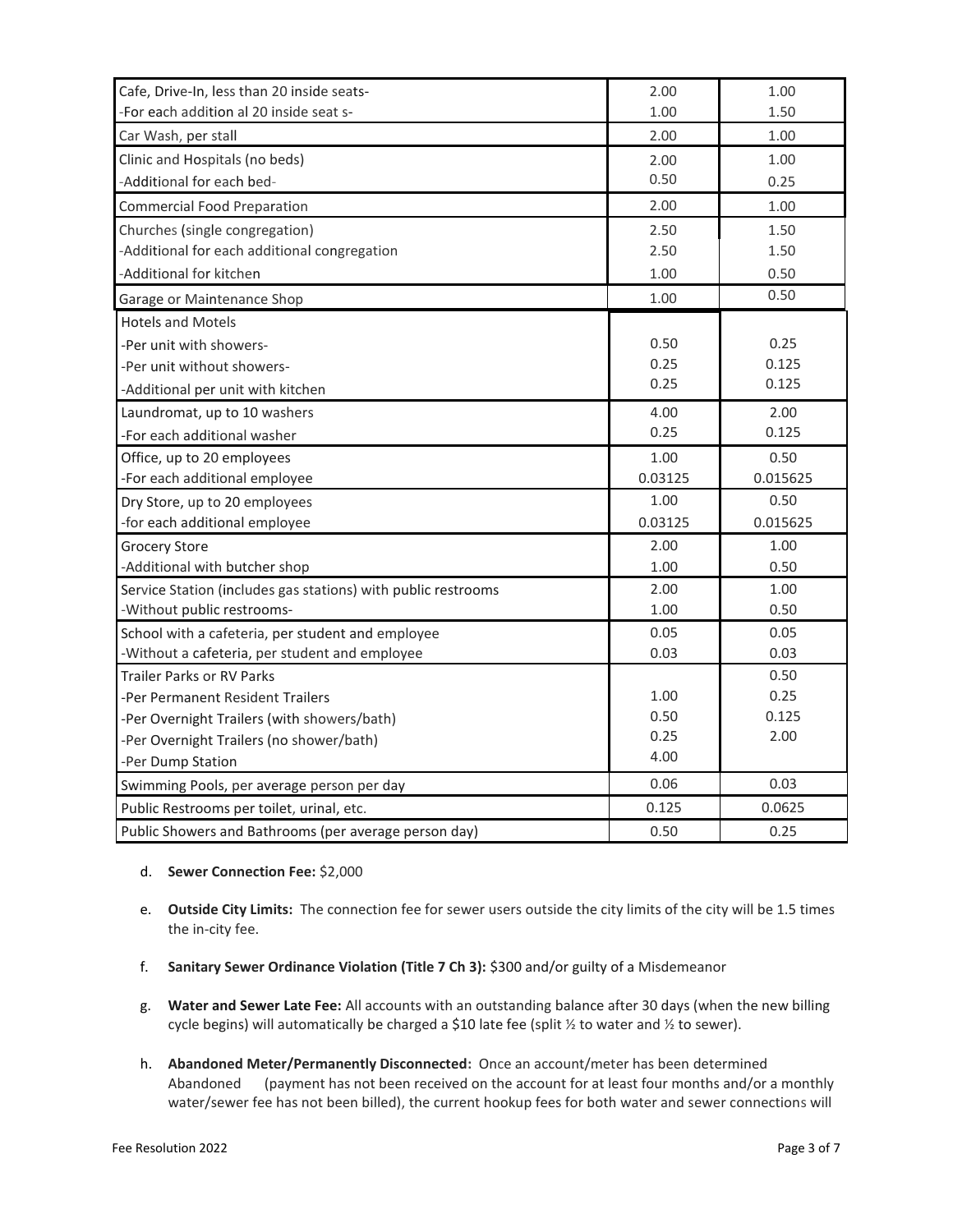be required to be paid for that account/meter to be hooked back into the city system.

- i. **Public Works Permit Fee:** \$75
- j. **Special Request Water Testing:** The actual cost will be charged to the account holder that made the request for extra testing.

#### **3. GENERAL FEES:**

a. **Animal Control**

| Permit or License Type (renewable yearly on May 1st; non transferable)    | Fee       |
|---------------------------------------------------------------------------|-----------|
| Dog/cat license (spayed or neutered)                                      | $$7.50*$  |
| Dog/cat license (Not spayed or neutered)                                  | $$32.50*$ |
| *Paid to Teton County and proof of payment/license submitted to the city. |           |
| Noncommercial Kennel License- more than 3 dogs                            |           |
| -License for 4 dogs                                                       | \$15      |
| -Each additional dog                                                      | \$5       |
| Commercial Kennel License- more than 3 dogs                               | \$25      |
| Leash Law (involving the same dog and not to exceed \$100)                |           |
| -First Offense                                                            | \$10      |
| -Second Offense                                                           | \$15      |
| -Third Offense                                                            | \$25      |

b. **Business License (Title 2 Ch. 1):** All business licenses are valid for a one year period and expire on December 31<sup>st</sup> every year and must be renewed annually.

| Business License Fees (expires Dec 31st, renew yearly | Fee  |
|-------------------------------------------------------|------|
| New business license                                  | \$25 |
| Business license renewal                              | 20   |
| Late Fee for renewal of License                       | \$20 |
| Failure to obtain a business license (Sec. 2-1-7)     | \$50 |

c. **Peddlers, Itinerant Merchants/Vendor License Fee (Title 2: Ch. 3)**

| Type                                              | <b>Fee</b> |
|---------------------------------------------------|------------|
| License (yearly & expires 90 days after issued)   | \$25       |
| License Transfer (re-issue license to transferee) | \$50       |

d. **Beer, Liquor, Wine Permit (Title 2; Ch. 4, 5, & 6):** All Permits are valid for a one year period and expire on December 31<sup>st</sup> every year and must be renewed annually.

| Permit Type (expires Dec 31st; renew yearly                                                | Fee   |
|--------------------------------------------------------------------------------------------|-------|
| Beer (retailing of bottled, canned, or draft beer and the same is<br>consumed on premises) | \$180 |
|                                                                                            |       |
| Beer (retailing bottled or canned beer none of which is to be consumed<br>on the premises) | 545   |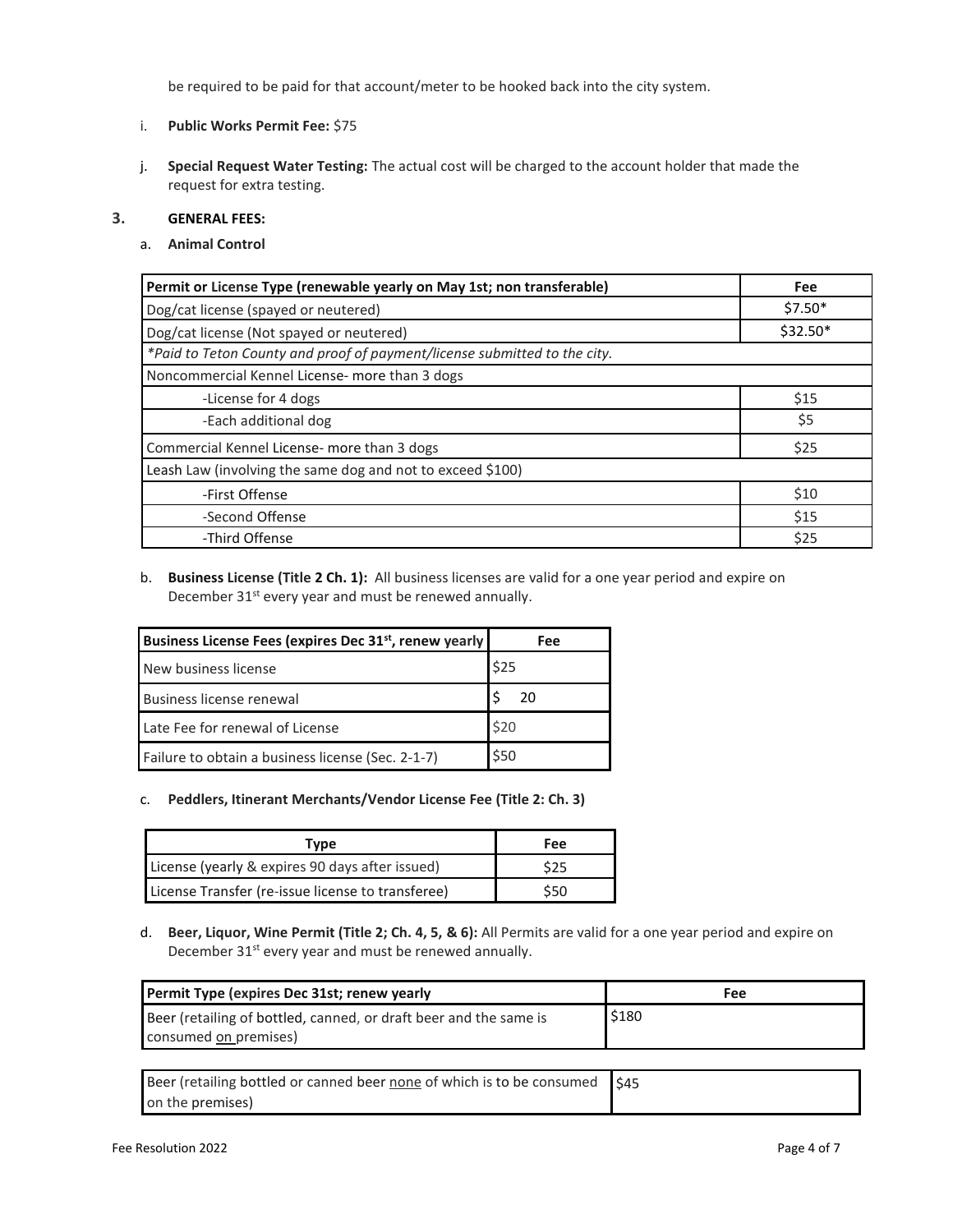| Beer License Transfer (paid by transferee)                                                                                                 | \$20  |
|--------------------------------------------------------------------------------------------------------------------------------------------|-------|
| Liquor (retailing of liquor by the drink/glass)                                                                                            | \$225 |
| Liquor Catering Permit (single party/convention not to exceed 3<br>consecutive days; by any person holding an Idaho Retail Liquor License) | \$50  |
| Liquor License Transfer (paid by the transferee)                                                                                           | \$100 |
| Wine (retailing of wine by the bottle)                                                                                                     | \$180 |
| Wine (retailing of wine by the drink/glass)                                                                                                | \$45  |
| Wine License Transfer (paid by the transferee)                                                                                             | \$100 |

# e. **Park Reservation (Title 6 Ch. 1)**

| Length of Event                                          | Fee                                                                                                    |
|----------------------------------------------------------|--------------------------------------------------------------------------------------------------------|
| Single Day Event or Reunion (includes folding tables and | \$20 (plus \$10 per each additional day up to 2 more                                                   |
| chairs if requested)                                     | days)                                                                                                  |
| Folding Tables & Chairs (reserved for a function         | 1 table and 6 chairs- \$10/per day                                                                     |
| outside the park)                                        | 1 table- \$5, 6 Chairs- \$5 / per day                                                                  |
| Ball Practice (up to 8 weeks) Use restricted to 2        |                                                                                                        |
| hours per week                                           | \$50 per coach (team)                                                                                  |
| Ball Game Schedule {up to 8 weeks)                       | \$75.00 per league                                                                                     |
| <b>Ball Tournament</b>                                   |                                                                                                        |
| -2 days long                                             | \$40 per league                                                                                        |
| -3 days long                                             | \$50 per league                                                                                        |
| Rodeo Grounds Rental                                     | \$100/day plus extra fees determined by City Council<br>for events that exceed standard use or impacts |

### f. **Park Regulations Violation (Title 6 Ch 1 Sec 2):**

| <b>Violation</b> | Fee         |
|------------------|-------------|
| 1st offense      | \$25        |
| 2nd offense      | \$50        |
| 3rd offense      | Misdemeanor |

- g. **Dead Storage Parking on Public Streets Fine (Title 5: Ch. 1}:** \$100 (Violators may be towed at their own expense)
- h. **Engine Brakes & Compression Brakes (Title 5 Ch. 3):** \$50
- i. **Fireworks Permit (Title 3 Ch. 3)**

| Type of Permit (granted after investigation and recommendation from the Fire District Chief | Fee     |
|---------------------------------------------------------------------------------------------|---------|
| and then the City Council)                                                                  |         |
| Selling "Safe and Sane Fireworks"                                                           | \$25.00 |
| Fireworks Permit for Public Display (council may charge \$75 for investigation)             | \$0     |
| Violation of Fireworks Ordinance (infraction and guilty of misdemeanor)                     | \$300   |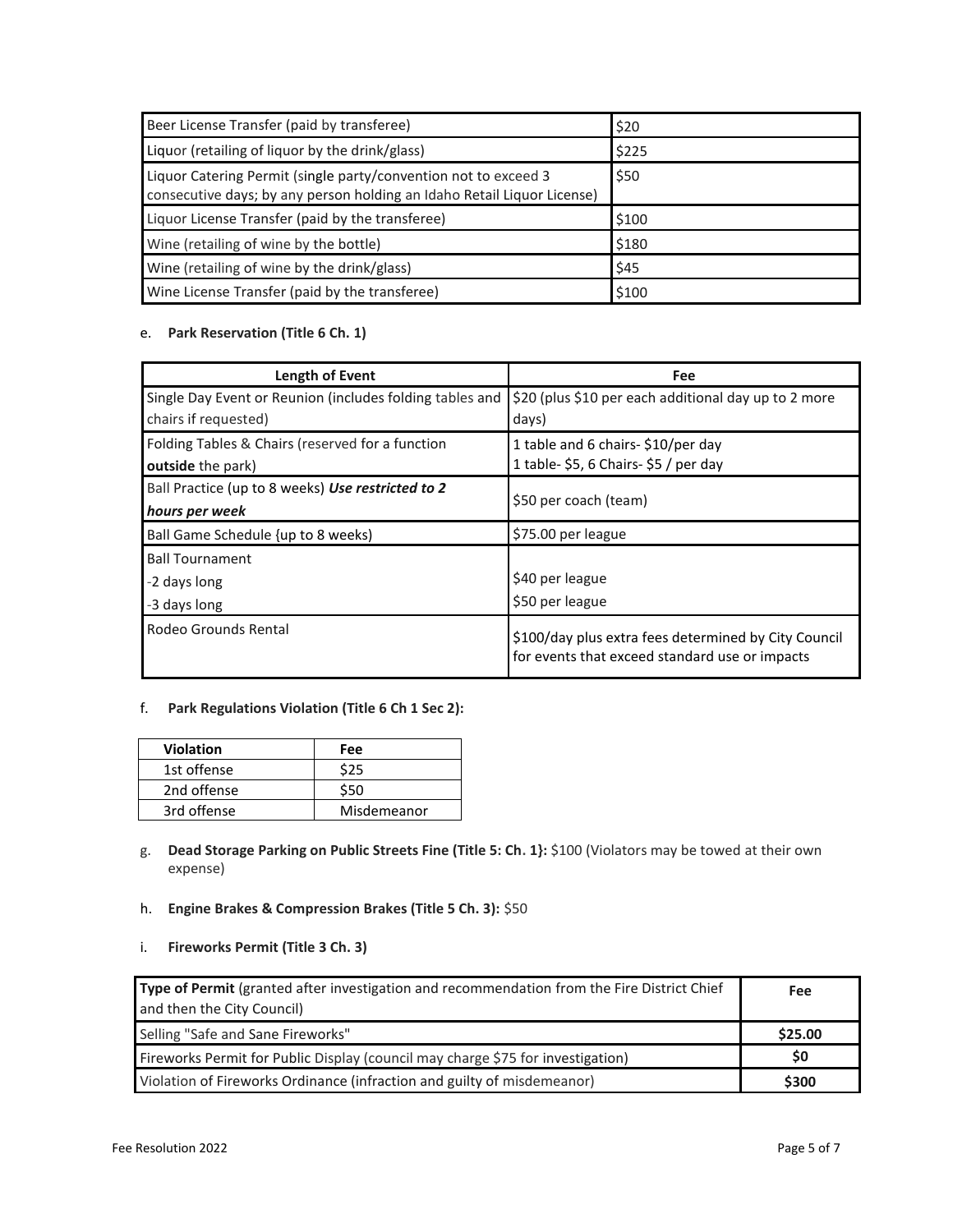- j. **Nuisances Fine (Title 3 Ch. 1):** Not less than \$25 nor more than \$500 for each offense and a separate offense shall be deemed committed on each day during or on which such nuisance is permitted to exist.
- k. **Ordinance Violation- Infraction:** \$300 for any offense. Each day that the violation continues shall be considered a separate offense.
- l. **Late Fee**:A late fee of 5% will be included on any invoice not paid within 30 days. This will be added each month. Water and sewer rates are subject to a seperate late fee, see Sections 1f and 2g above.

### **4. Administration**

#### a. **Copies**

| <b>Type of Copy</b>                                      | Fee          |
|----------------------------------------------------------|--------------|
| Black & White (per page)                                 | \$.30        |
| Color (per page)                                         | \$1.00       |
| Greater than 100 pages or a recorded document (per page) | \$2.00       |
| With non-public information deleted (per page)           | \$6.00       |
| Plus Clerk's hourly wage for each hour> (2) hours        | \$15.00/hour |

#### b. **Returned Check Fee**: \$20

- c. **Online Payment Fee:** 3% of the cost of the fee + \$1
- d. **Staff Time:** \$30 per hour (charged only if it takes over 1 hour)

## **5. LAND USE APPLICATION FEES (TITLE 9)**

#### **\*Contracted professional fees incurred by the City will be passed along to the applicant.**

| <b>Land Use Application</b>                           | $Fee*$                             |  |
|-------------------------------------------------------|------------------------------------|--|
| <b>Annexation</b>                                     |                                    |  |
| 5 acres or less                                       | \$500                              |  |
| 6-20 acres                                            | \$875                              |  |
| 21-50 acres                                           | \$1,750                            |  |
| 51 acres or larger                                    | \$2,500                            |  |
| Appeal                                                | \$250                              |  |
| <b>Boundary Line Adjustment</b>                       | \$125 + County Surveyor Review fee |  |
| <b>Building Permit Fees</b>                           |                                    |  |
| <b>Building Permit Plan Review Fee</b>                | \$100                              |  |
| <b>Building/Mechanical Inspection Fee</b>             | \$80<br>per inspection             |  |
| Building Permit Fee for projects valued at < \$50,000 | $$100 +$ inspections               |  |
| Building Permit Fee or projects valued at > \$50,000  | $$300 +$ inspections               |  |
| Building Permit Fee or projects valued at > \$300,000 | $$600 +$ inspections               |  |
| <b>Code Text Amendment</b>                            | \$500                              |  |
| <b>Comprehensive Plan Amendment</b>                   | \$500                              |  |
| <b>Conditional Use Permit</b>                         | \$350                              |  |